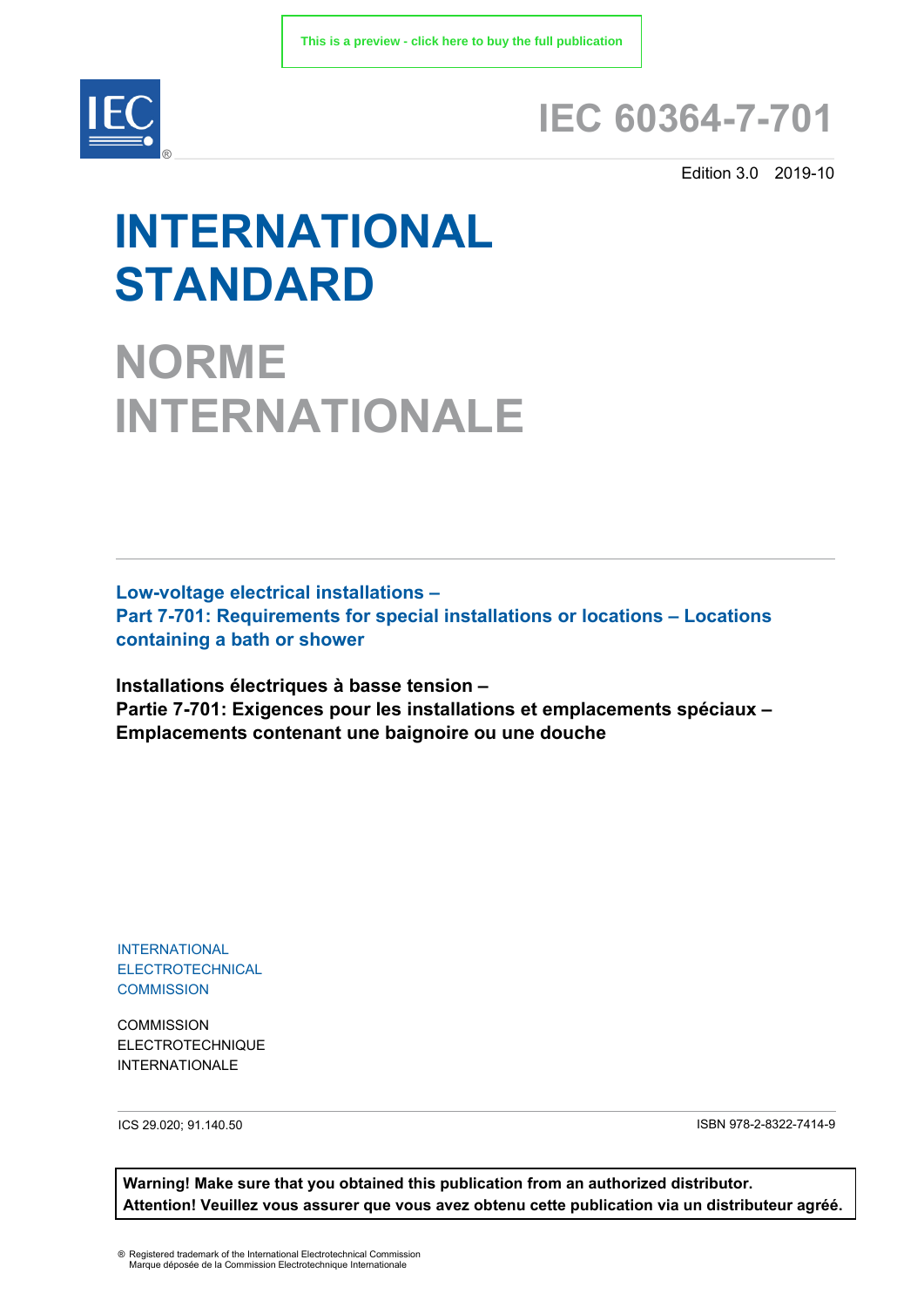– 2 – IEC 60364-7-701:2019 IEC 2019

# CONTENTS

| 701.1                                                                                  |                                                                                         |  |  |
|----------------------------------------------------------------------------------------|-----------------------------------------------------------------------------------------|--|--|
| 701.2                                                                                  |                                                                                         |  |  |
| 701.3                                                                                  |                                                                                         |  |  |
| 701.30                                                                                 |                                                                                         |  |  |
| 701.4                                                                                  |                                                                                         |  |  |
| 701.41                                                                                 |                                                                                         |  |  |
| 701.411                                                                                |                                                                                         |  |  |
| 701.414                                                                                | Protective measure: extra-low-voltage provided by SELV and PELV 9                       |  |  |
| 701.415                                                                                |                                                                                         |  |  |
| 701.5                                                                                  |                                                                                         |  |  |
| 701.51                                                                                 |                                                                                         |  |  |
| 701.512                                                                                |                                                                                         |  |  |
| 701.52                                                                                 |                                                                                         |  |  |
| 701.522                                                                                | Selection and erection of wiring systems in relation to external                        |  |  |
| 701.53                                                                                 | Devices for protection for safety, isolation, switching, control and                    |  |  |
| 701.531                                                                                | Devices for protection against indirect contact by automatic                            |  |  |
|                                                                                        |                                                                                         |  |  |
|                                                                                        |                                                                                         |  |  |
|                                                                                        |                                                                                         |  |  |
|                                                                                        |                                                                                         |  |  |
| Figure 3 – Dimensions of zones: top view of a bath tub without partition  14           |                                                                                         |  |  |
| Figure 4 – Dimensions of zones: top view of a bath tub with fixed partition 15         |                                                                                         |  |  |
|                                                                                        |                                                                                         |  |  |
|                                                                                        | Figure 6 - Dimensions of zones 0 and 1: side view of a shower with fixed partition17    |  |  |
|                                                                                        | Figure 7 – Dimensions of zones 0 and 1: top view of a shower with fixed water outlet    |  |  |
|                                                                                        | Figure 8 - Dimensions of zones 0 and 1: top view of a shower with fixed water outlet at |  |  |
|                                                                                        |                                                                                         |  |  |
| Figure 9 – Dimensions of zones 0 and 1: top view of a shower with a fixed partition 19 |                                                                                         |  |  |
|                                                                                        |                                                                                         |  |  |
|                                                                                        | Figure 11 - Dimensions of zones in locations containing a shower with a basin 26        |  |  |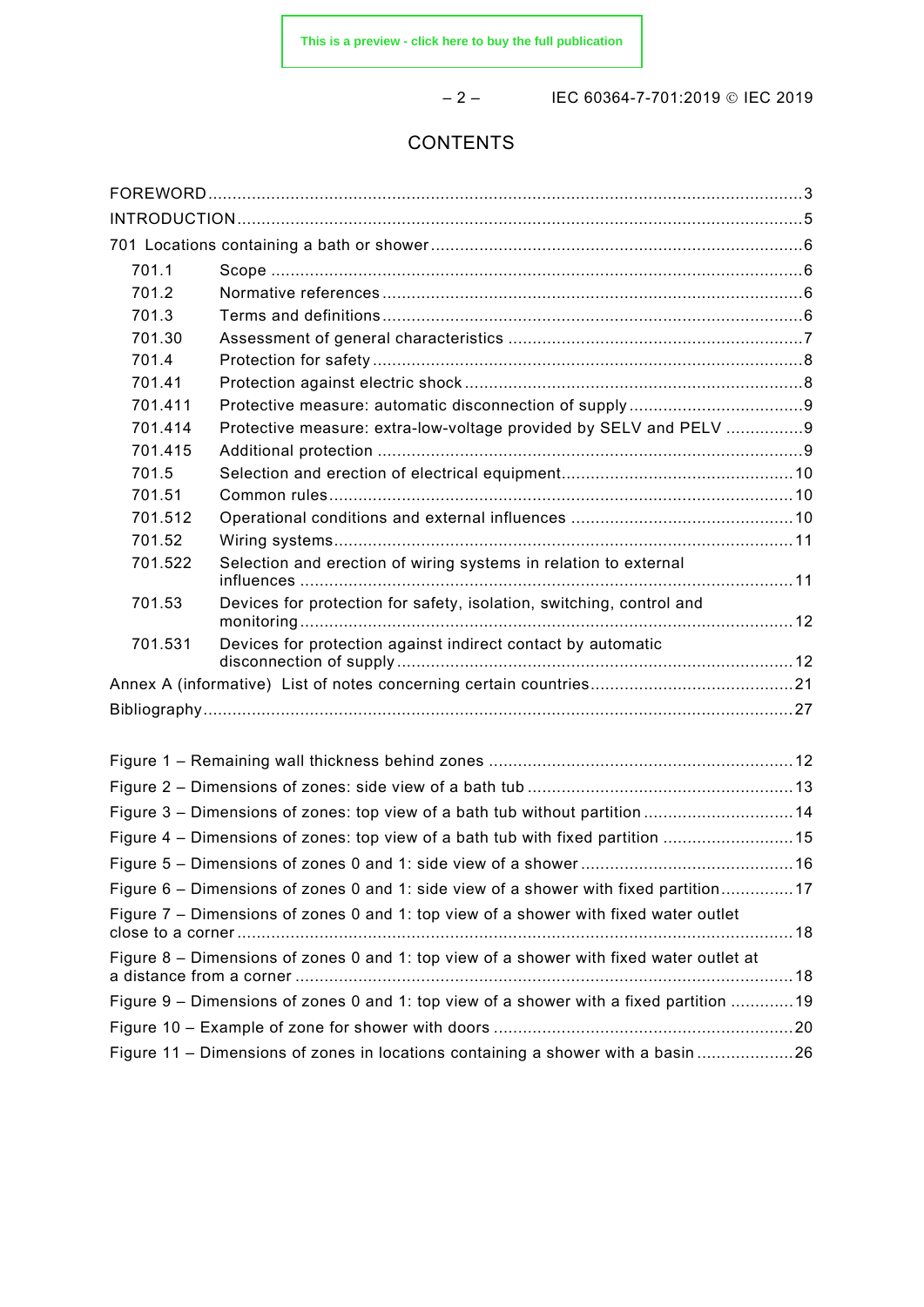IEC 60364-7-701:2019 © IEC 2019 – 3 –

# INTERNATIONAL ELECTROTECHNICAL COMMISSION

\_\_\_\_\_\_\_\_\_\_\_\_

# **LOW-VOLTAGE ELECTRICAL INSTALLATIONS –**

# **Part 7-701: Requirements for special installations or locations – Locations containing a bath or shower**

#### FOREWORD

- <span id="page-2-0"></span>1) The International Electrotechnical Commission (IEC) is a worldwide organization for standardization comprising all national electrotechnical committees (IEC National Committees). The object of IEC is to promote international co-operation on all questions concerning standardization in the electrical and electronic fields. To this end and in addition to other activities, IEC publishes International Standards, Technical Specifications, Technical Reports, Publicly Available Specifications (PAS) and Guides (hereafter referred to as "IEC Publication(s)"). Their preparation is entrusted to technical committees; any IEC National Committee interested in the subject dealt with may participate in this preparatory work. International, governmental and nongovernmental organizations liaising with the IEC also participate in this preparation. IEC collaborates closely with the International Organization for Standardization (ISO) in accordance with conditions determined by agreement between the two organizations.
- 2) The formal decisions or agreements of IEC on technical matters express, as nearly as possible, an international consensus of opinion on the relevant subjects since each technical committee has representation from all interested IEC National Committees.
- 3) IEC Publications have the form of recommendations for international use and are accepted by IEC National Committees in that sense. While all reasonable efforts are made to ensure that the technical content of IEC Publications is accurate, IEC cannot be held responsible for the way in which they are used or for any misinterpretation by any end user.
- 4) In order to promote international uniformity, IEC National Committees undertake to apply IEC Publications transparently to the maximum extent possible in their national and regional publications. Any divergence between any IEC Publication and the corresponding national or regional publication shall be clearly indicated in the latter.
- 5) IEC itself does not provide any attestation of conformity. Independent certification bodies provide conformity assessment services and, in some areas, access to IEC marks of conformity. IEC is not responsible for any services carried out by independent certification bodies.
- 6) All users should ensure that they have the latest edition of this publication.
- 7) No liability shall attach to IEC or its directors, employees, servants or agents including individual experts and members of its technical committees and IEC National Committees for any personal injury, property damage or other damage of any nature whatsoever, whether direct or indirect, or for costs (including legal fees) and expenses arising out of the publication, use of, or reliance upon, this IEC Publication or any other IEC Publications.
- 8) Attention is drawn to the Normative references cited in this publication. Use of the referenced publications is indispensable for the correct application of this publication.
- 9) Attention is drawn to the possibility that some of the elements of this IEC Publication may be the subject of patent rights. IEC shall not be held responsible for identifying any or all such patent rights.

International Standard IEC 60364-7-701 has been prepared by IEC technical committee 64: Electrical installations and protection against electric shock.

This third edition cancels and replaces the second edition published in 2006. This edition constitutes a technical revision.

This edition includes the following significant technical changes with respect to the previous edition:

- the scope gives precisions relevant to the application of this document;
- the description of zones is improved;
- relevant terms are defined.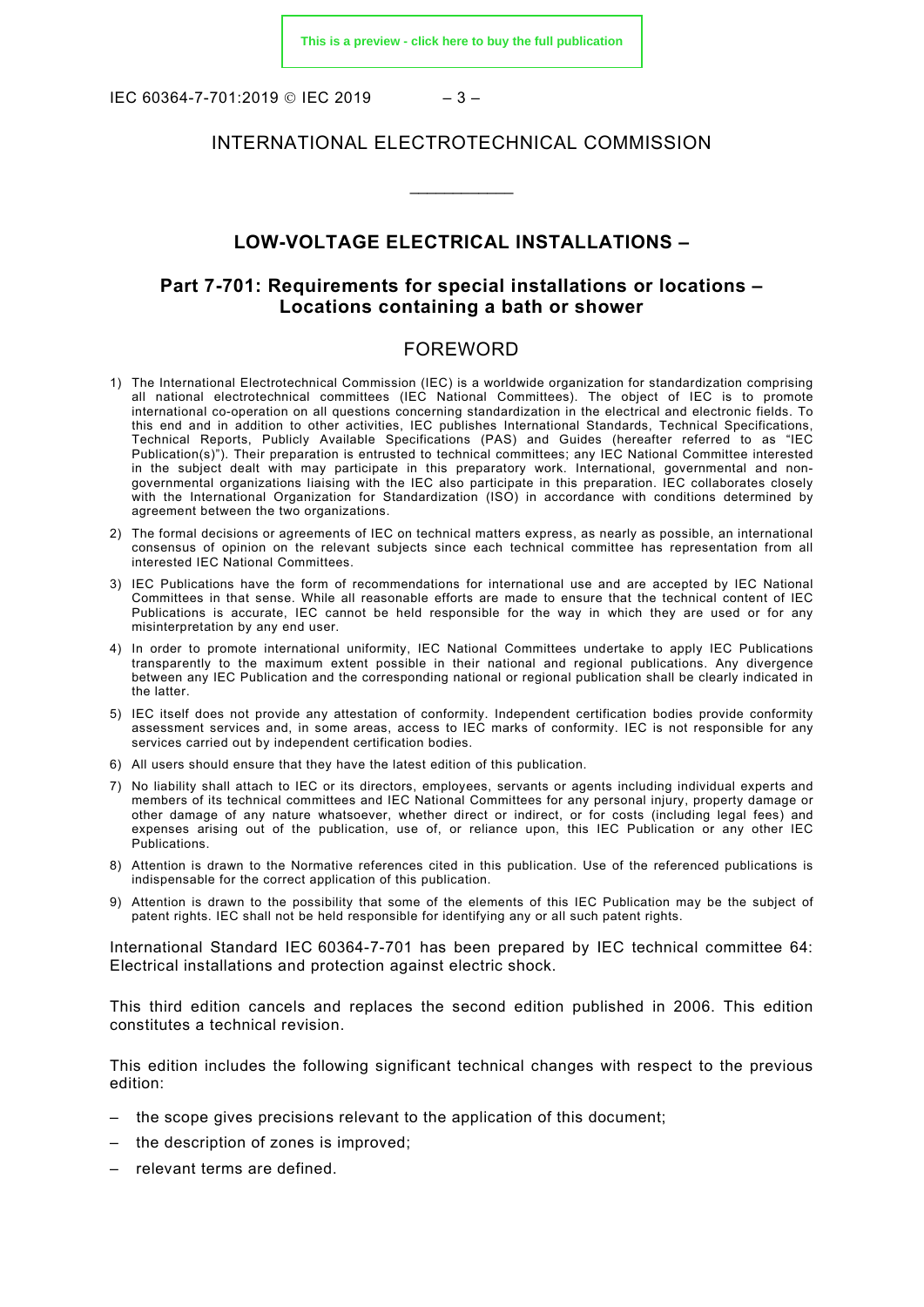$-4 -$  IEC 60364-7-701:2019 © IEC 2019

The text of this International Standard is based on the following documents:

| <b>FDIS</b>  | Report on voting |
|--------------|------------------|
| 64/2382/FDIS | 64/2395/RVD      |

Full information on the voting for the approval of this International Standard can be found in the report on voting indicated in the above table.

This document has been drafted in accordance with the ISO/IEC Directives, Part 2.

A list of all parts in the IEC 60364 series, published under the general title *Low voltage electrical installations* can be found on the IEC website.

The reader's attention is drawn to the fact that Annex A lists all of the "in-some-country" clauses on differing practices of a less permanent nature relating to the subject of this document.

The committee has decided that the contents of this document will remain unchanged until the stability date indicated on the IEC website under "http://webstore.iec.ch" in the data related to the specific document. At this date, the document will be

- reconfirmed,
- withdrawn,
- replaced by a revised edition, or
- amended.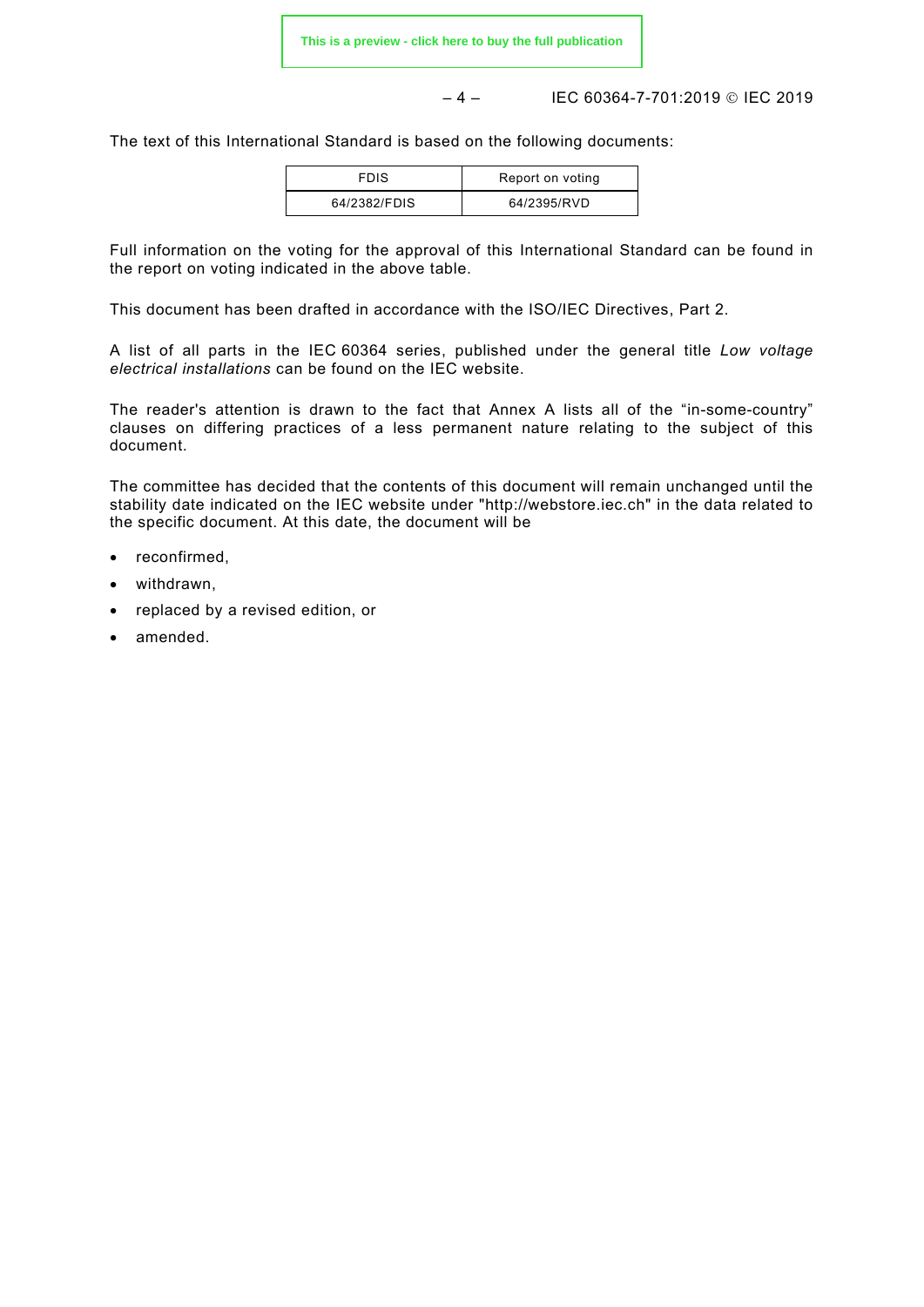<span id="page-4-0"></span>IEC 60364-7-701:2019 © IEC 2019 - 5 –

# INTRODUCTION

For the purpose of this part of IEC 60364 (IEC 60364-7-701) the requirements of the general Parts 1 to 6 and Parts 8 of IEC 60364 apply.

The IEC 60364-7-7XX parts of IEC 60364 contain particular requirements for special installations or locations which are based on the requirements of the general parts of IEC 60364 (IEC 60364-1 to IEC 60364-6 and IEC 60364-8). These IEC 60364-7-7XX parts are considered in conjunction with the requirements of the general parts.

The particular requirements of this part of IEC 60364 supplement, modify or replace certain of the requirements of the general parts of IEC 60364 being valid at the time of publication of this part. The absence of reference to the exclusion of a part or a clause of a general part means that the corresponding clauses of the general part are applicable (undated reference).

Requirements of other 7XX parts being relevant for installations covered by this part also apply. This part may therefore also supplement, modify or replace certain of these requirements valid at the time of publication of this part.

The clause numbering of this part follows the pattern and corresponding references of IEC 60364. The numbers following the particular number of this part are those of the corresponding parts, or clauses of the other parts of the IEC 60364 series, valid at the time of publication of this part, as indicated in the normative references of this document (dated reference).

If requirements or explanations additional to those of the other parts of the IEC 60364 series are needed, the numbering of such items appears as 701.101, 701.102, 701.103, etc.

In the case where new or amended general parts with modified numbering were published after this part was issued, the clause numbers referring to a general part in this Part 701 may no longer align with the latest edition of the general part. Dated references should be observed.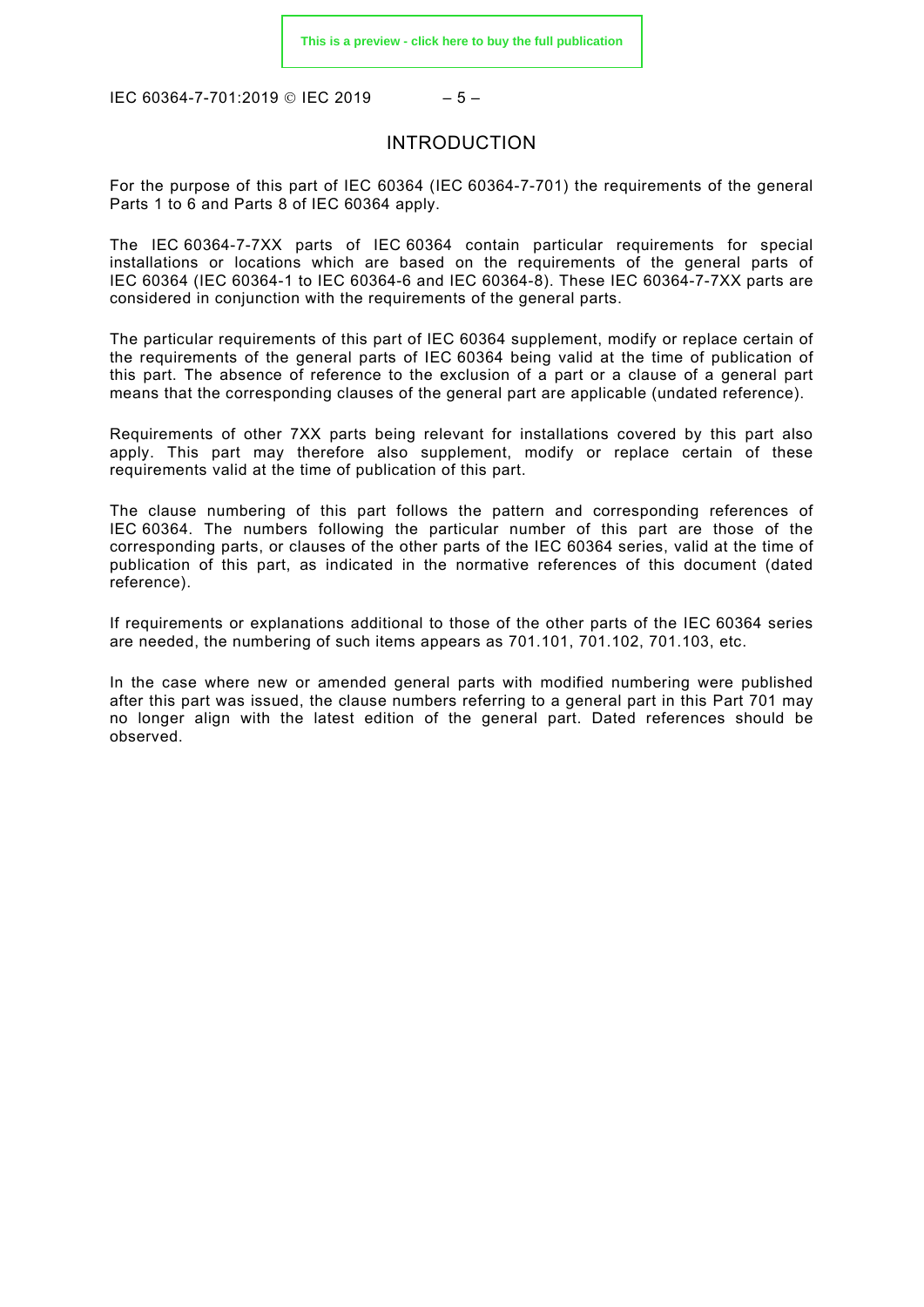$-6 -$  IFC 60364-7-701:2019 © IFC 2019

# **LOW-VOLTAGE ELECTRICAL INSTALLATIONS –**

# **Part 7-701: Requirements for special installations or locations – Locations containing a bath or shower**

# <span id="page-5-0"></span>**701 Locations containing a bath or shower**

#### <span id="page-5-1"></span>**701.1 Scope**

The particular requirements of this part of IEC 60364 apply to electrical installations in indoor or outdoor locations where a bath tub and/or a shower is intended to be permanently placed in a specific location.

The extent of the location containing a bath tub and/or a shower is limited by:

- the lowest finished floor level;
- a horizontal plane 3 m above the lowest finished floor level;
- a vertical circumscribing virtual surface at a distance of 4 m from the fixed water outlet for the bath tub or shower; and
- the volume within the walls, floor and ceiling that border the location containing a bath or shower, measured to a depth of 6 cm.

NOTE 1 Where the shower head and flexible hose are detachable, the fixed water outlet is taken to be at the supply end of the flexible hose.

The requirements of this document also apply to fixed electrical installations in mobile applications, for example caravans, mobile homes, shower containers. This document does not apply to emergency facilities, for example emergency showers used in industrial areas or laboratories.

NOTE 2 For locations containing a bath or shower for medical treatment, special requirements can be necessary.

NOTE 3 For prefabricated bath and/or shower units, see also IEC 60335-2-105.

#### <span id="page-5-2"></span>**701.2 Normative references**

The following documents are referred to in the text in such a way that some or all of their content constitutes requirements of this document. For dated references, only the edition cited applies. For undated references, the latest edition of the referenced document (including any amendments) applies.

<span id="page-5-3"></span>IEC 60364-4-41:2005, *Low-voltage electrical installations – Part 4-41: Protection for safety – Protection against electric shock*  IEC 60364-4-41:2005/AMD1:2017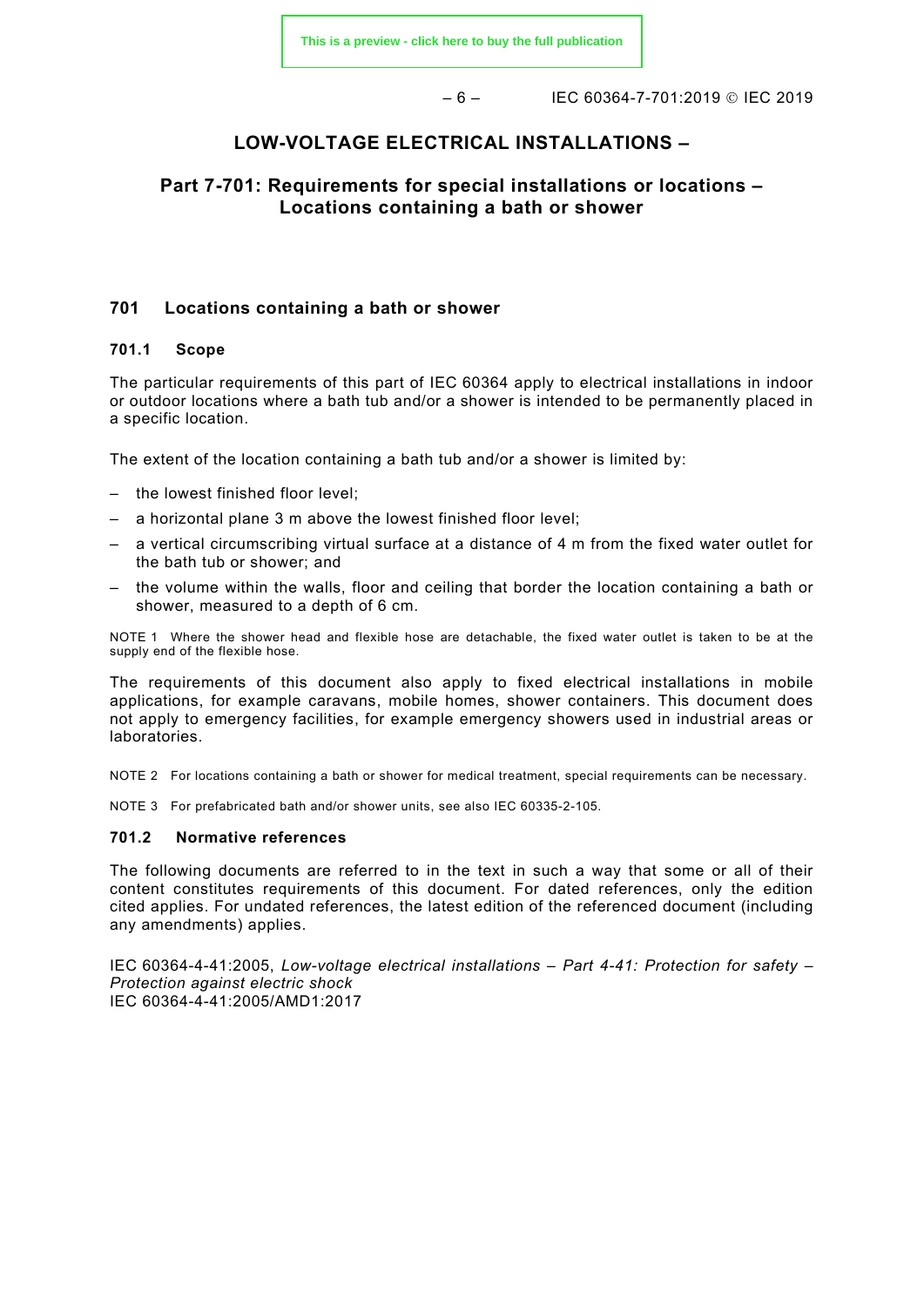– 28 – IEC 60364-7-701:2019 IEC 2019

# SOMMAIRE

| 701.1   |                                                                                        |  |  |
|---------|----------------------------------------------------------------------------------------|--|--|
| 701.2   |                                                                                        |  |  |
| 701.3   |                                                                                        |  |  |
| 701.30  |                                                                                        |  |  |
| 701.4   |                                                                                        |  |  |
| 701.41  |                                                                                        |  |  |
| 701.411 | Mesure de protection: coupure automatique de l'alimentation 35                         |  |  |
| 701.414 |                                                                                        |  |  |
| 701.415 |                                                                                        |  |  |
| 701.5   |                                                                                        |  |  |
| 701.51  |                                                                                        |  |  |
| 701.512 |                                                                                        |  |  |
| 701.52  |                                                                                        |  |  |
| 701.522 | Choix et mise en œuvre des canalisations en fonction des influences                    |  |  |
| 701.53  | Dispositifs de protection pour la sécurité, le sectionnement, la coupure,              |  |  |
| 701.531 | Dispositifs de protection contre les contacts indirects par coupure                    |  |  |
|         |                                                                                        |  |  |
|         |                                                                                        |  |  |
|         |                                                                                        |  |  |
|         |                                                                                        |  |  |
|         |                                                                                        |  |  |
|         | Figure 3 - Dimensions des volumes: vue de dessus d'une baignoire sans paroi 40         |  |  |
|         | Figure 4 - Dimensions des volumes: vue de dessus d'une baignoire avec paroi fixe 41    |  |  |
|         | Figure 5 - Dimensions des volumes 0 et 1: vue latérale d'une douche 42                 |  |  |
|         | Figure 6 - Dimensions des volumes 0 et 1: vue latérale d'une douche avec paroi fixe 43 |  |  |
|         | Figure 7 – Dimensions des volumes 0 et 1: vue de dessus d'une douche avec arrivée      |  |  |
|         | Figure 8 – Dimensions des volumes 0 et 1: vue de dessus d'une douche avec arrivée      |  |  |
|         | Figure 9 - Dimensions des volumes 0 et 1: vue de dessus d'une douche                   |  |  |
|         |                                                                                        |  |  |
|         | Figure 11 - Dimensions des volumes dans les emplacements contenant une douche          |  |  |
|         |                                                                                        |  |  |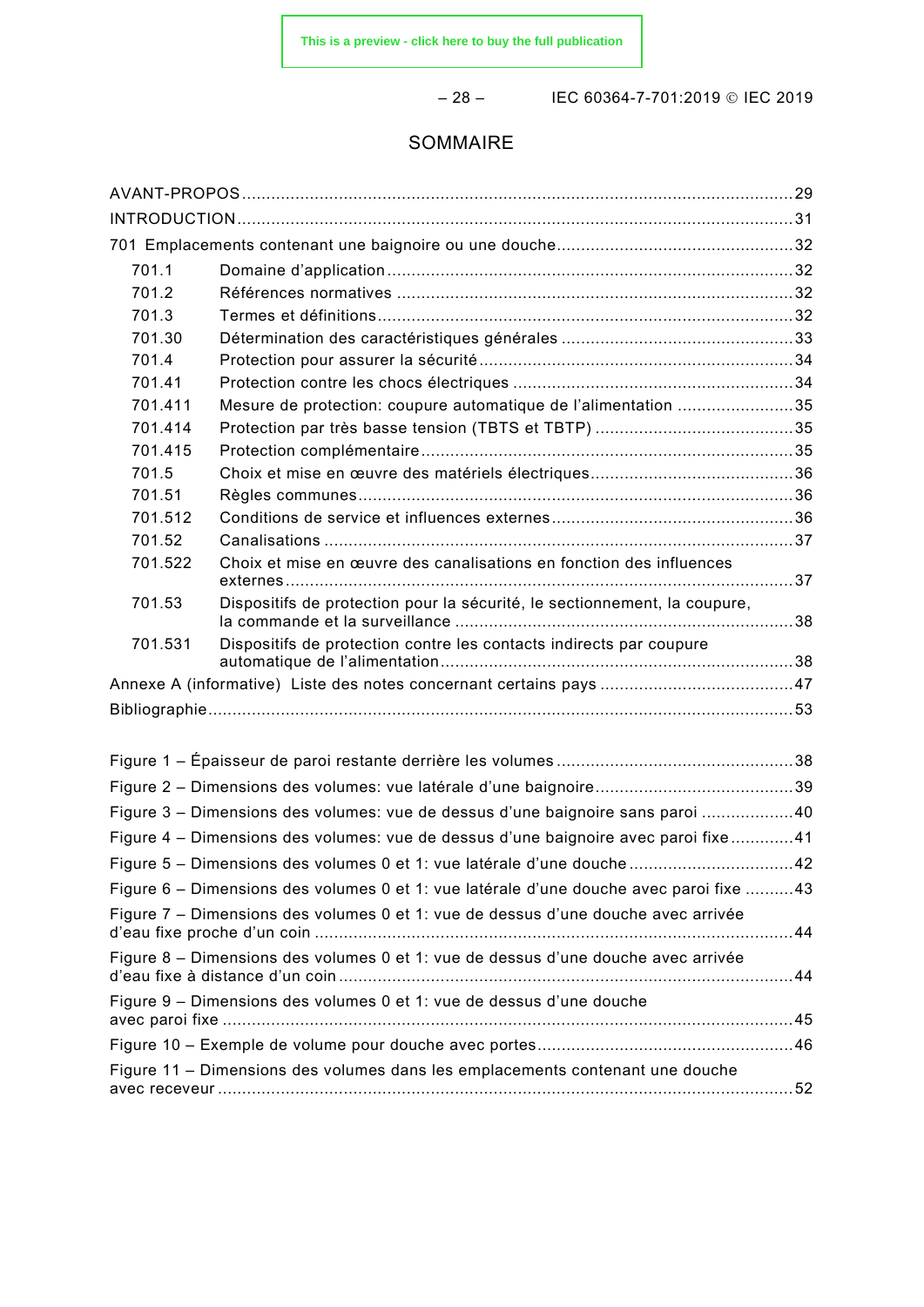IEC 60364-7-701:2019 © IEC 2019 - 29 -

# COMMISSION ÉLECTROTECHNIQUE INTERNATIONALE

\_\_\_\_\_\_\_\_\_\_\_\_

# **INSTALLATIONS ÉLECTRIQUES À BASSE TENSION –**

# **Partie 7-701: Exigences pour les installations et emplacements spéciaux – Emplacements contenant une baignoire ou une douche**

# AVANT-PROPOS

- <span id="page-7-0"></span>1) La Commission Electrotechnique Internationale (IEC) est une organisation mondiale de normalisation composée de l'ensemble des comités électrotechniques nationaux (Comités nationaux de l'IEC). L'IEC a pour objet de favoriser la coopération internationale pour toutes les questions de normalisation dans les domaines de l'électricité et de l'électronique. À cet effet, l'IEC – entre autres activités – publie des Normes internationales, des Spécifications techniques, des Rapports techniques, des Spécifications accessibles au public (PAS) et des Guides (ci-après dénommés "Publication(s) de l'IEC"). Leur élaboration est confiée à des comités d'études, aux travaux desquels tout Comité national intéressé par le sujet traité peut participer. Les organisations internationales, gouvernementales et non gouvernementales, en liaison avec l'IEC, participent également aux travaux. L'IEC collabore étroitement avec l'Organisation Internationale de Normalisation (ISO), selon des conditions fixées par accord entre les deux organisations.
- 2) Les décisions ou accords officiels de l'IEC concernant les questions techniques représentent, dans la mesure du possible, un accord international sur les sujets étudiés, étant donné que les Comités nationaux de l'IEC intéressés sont représentés dans chaque comité d'études.
- 3) Les Publications de l'IEC se présentent sous la forme de recommandations internationales et sont agréées comme telles par les Comités nationaux de l'IEC. Tous les efforts raisonnables sont entrepris afin que l'IEC s'assure de l'exactitude du contenu technique de ses publications; l'IEC ne peut pas être tenue responsable de l'éventuelle mauvaise utilisation ou interprétation qui en est faite par un quelconque utilisateur final.
- 4) Dans le but d'encourager l'uniformité internationale, les Comités nationaux de l'IEC s'engagent, dans toute la mesure possible, à appliquer de façon transparente les Publications de l'IEC dans leurs publications nationales et régionales. Toutes divergences entre toutes Publications de l'IEC et toutes publications nationales ou régionales correspondantes doivent être indiquées en termes clairs dans ces dernières.
- 5) L'IEC elle-même ne fournit aucune attestation de conformité. Des organismes de certification indépendants fournissent des services d'évaluation de conformité et, dans certains secteurs, accèdent aux marques de conformité de l'IEC. L'IEC n'est responsable d'aucun des services effectués par les organismes de certification indépendants.
- 6) Tous les utilisateurs doivent s'assurer qu'ils sont en possession de la dernière édition de cette publication.
- 7) Aucune responsabilité ne doit être imputée à l'IEC, à ses administrateurs, employés, auxiliaires ou mandataires, y compris ses experts particuliers et les membres de ses comités d'études et des Comités nationaux de l'IEC, pour tout préjudice causé en cas de dommages corporels et matériels, ou de tout autre dommage de quelque nature que ce soit, directe ou indirecte, ou pour supporter les coûts (y compris les frais de justice) et les dépenses découlant de la publication ou de l'utilisation de cette Publication de l'IEC ou de toute autre Publication de l'IEC, ou au crédit qui lui est accordé.
- 8) L'attention est attirée sur les références normatives citées dans cette publication. L'utilisation de publications référencées est obligatoire pour une application correcte de la présente publication.
- 9) L'attention est attirée sur le fait que certains des éléments de la présente Publication de l'IEC peuvent faire l'objet de droits de brevet. L'IEC ne saurait être tenue pour responsable de ne pas avoir identifié de tels droits de brevets et de ne pas avoir signalé leur existence.

La Norme internationale IEC 60364-7-701 a été établie par le comité d'études 64 de l'IEC: Installations électriques et protection contre les chocs électriques.

Cette troisième édition annule et remplace la deuxième édition parue en 2006. Cette édition constitue une révision technique.

Cette édition inclut les modifications techniques majeures suivantes par rapport à l'édition précédente:

- le domaine d'application donne des précisions relatives à l'application du présent document;
- la description des volumes est améliorée;
- les termes pertinents sont définis.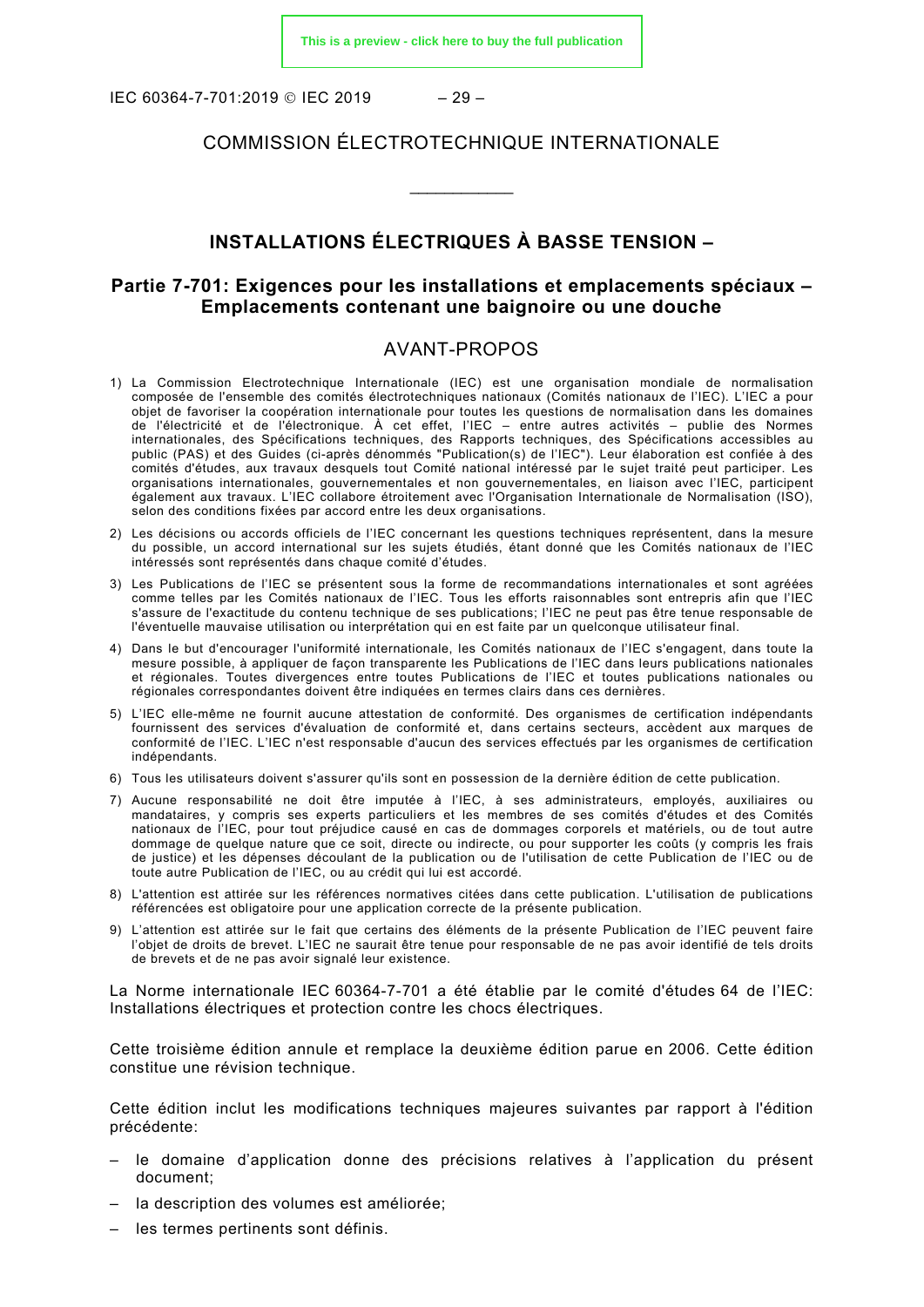$-30 -$  IEC 60364-7-701:2019 © IEC 2019

Le texte de cette Norme internationale est issu des documents suivants:

| <b>FDIS</b>  | Rapport de vote |
|--------------|-----------------|
| 64/2382/FDIS | 64/2395/RVD     |

Le rapport de vote indiqué dans le tableau ci-dessus donne toute information sur le vote ayant abouti à l'approbation de cette Norme internationale.

Ce document a été rédigé selon les Directives ISO/IEC, Partie 2.

Une liste de toutes les parties de la série IEC 60364, publiées sous le titre général *Installations électriques à basse tension*, peut être consultée sur le site web de l'IEC.

L'attention du lecteur est attirée sur le fait que l'Annexe A énumère tous les articles traitant des différences à caractère moins permanent inhérentes à certains pays, concernant le sujet de ce document.

Le comité a décidé que le contenu de ce document ne sera pas modifié avant la date de stabilité indiquée sur le site web de l'IEC sous "http://webstore.iec.ch" dans les données relatives au document recherché. À cette date, le document sera

- reconduit.
- supprimé,
- remplacé par une édition révisée, ou
- amendé.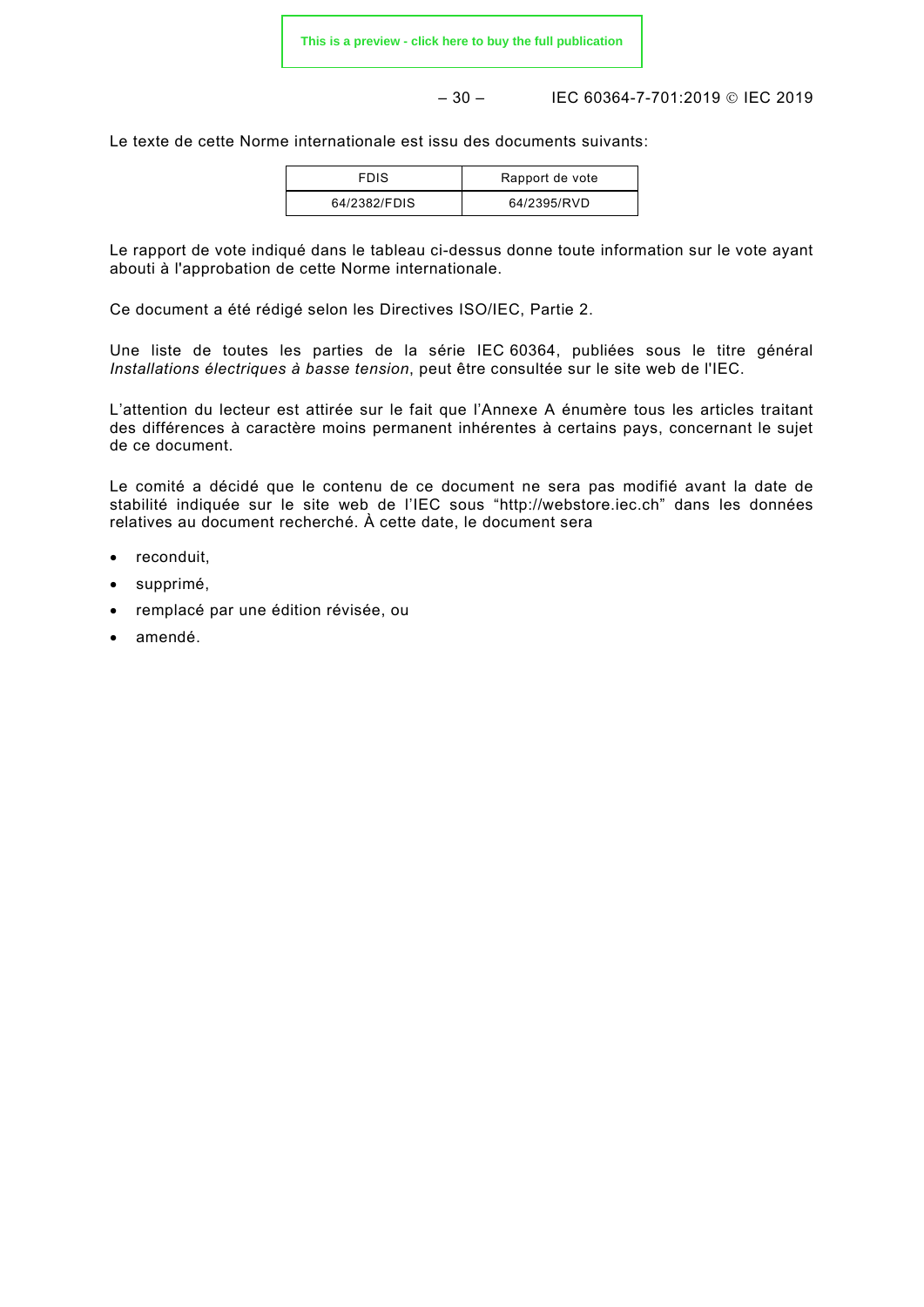<span id="page-9-0"></span>IEC 60364-7-701:2019 © IEC 2019 -31-

# INTRODUCTION

Pour les besoins de la présente partie de l'IEC 60364 (IEC 60364-7-701), les exigences des parties générales 1 à 6 et des parties 8 de l'IEC 60364 s'appliquent.

Les parties IEC 60364-7-7XX de l'IEC 60364 contiennent des exigences particulières pour les installations et emplacements spéciaux, qui sont fondées sur les exigences des parties générales de l'IEC 60364 (IEC 60364-1 à IEC 60364-6 et IEC 60364-8). Ces parties IEC 60364-7-7XX sont prises en compte conjointement avec les exigences des parties générales.

Les exigences particulières de la présente partie de l'IEC 60364 complètent, modifient ou remplacent certaines des exigences des parties générales de l'IEC 60364 en vigueur au moment de la publication de la présente partie. L'absence de référence à l'exclusion d'une partie ou d'un article d'une partie générale signifie que les articles correspondants de la partie générale sont applicables (références non datées).

Les exigences des autres parties 7XX pertinentes pour les installations couvertes par la présente partie s'appliquent également. Par conséquent, la présente partie peut également compléter, modifier ou remplacer certaines de ces exigences en vigueur au moment de sa publication.

La numérotation des articles de la présente partie suit la structure et les références correspondantes de l'IEC 60364. Les numéros placés derrière le numéro spécifique de la présente partie sont ceux des parties ou des articles correspondants des autres parties de la série IEC 60364, en vigueur au moment de la publication de la présente partie, comme indiqué dans les références normatives du présent document (références datées).

Si des exigences ou des explications en plus de celles des autres parties de la série IEC 60364 sont nécessaires, la numérotation de tels éléments se fait de la manière suivante: 701.101, 701.102, 701.103, etc.

Si des parties générales nouvelles ou modifiées sont publiées avec une numérotation modifiée après la parution de la présente partie, les numéros d'articles se référant à une partie générale dans cette partie 701 peuvent ne plus correspondre avec la dernière édition des parties générales. Il convient alors de prendre en compte les références datées.